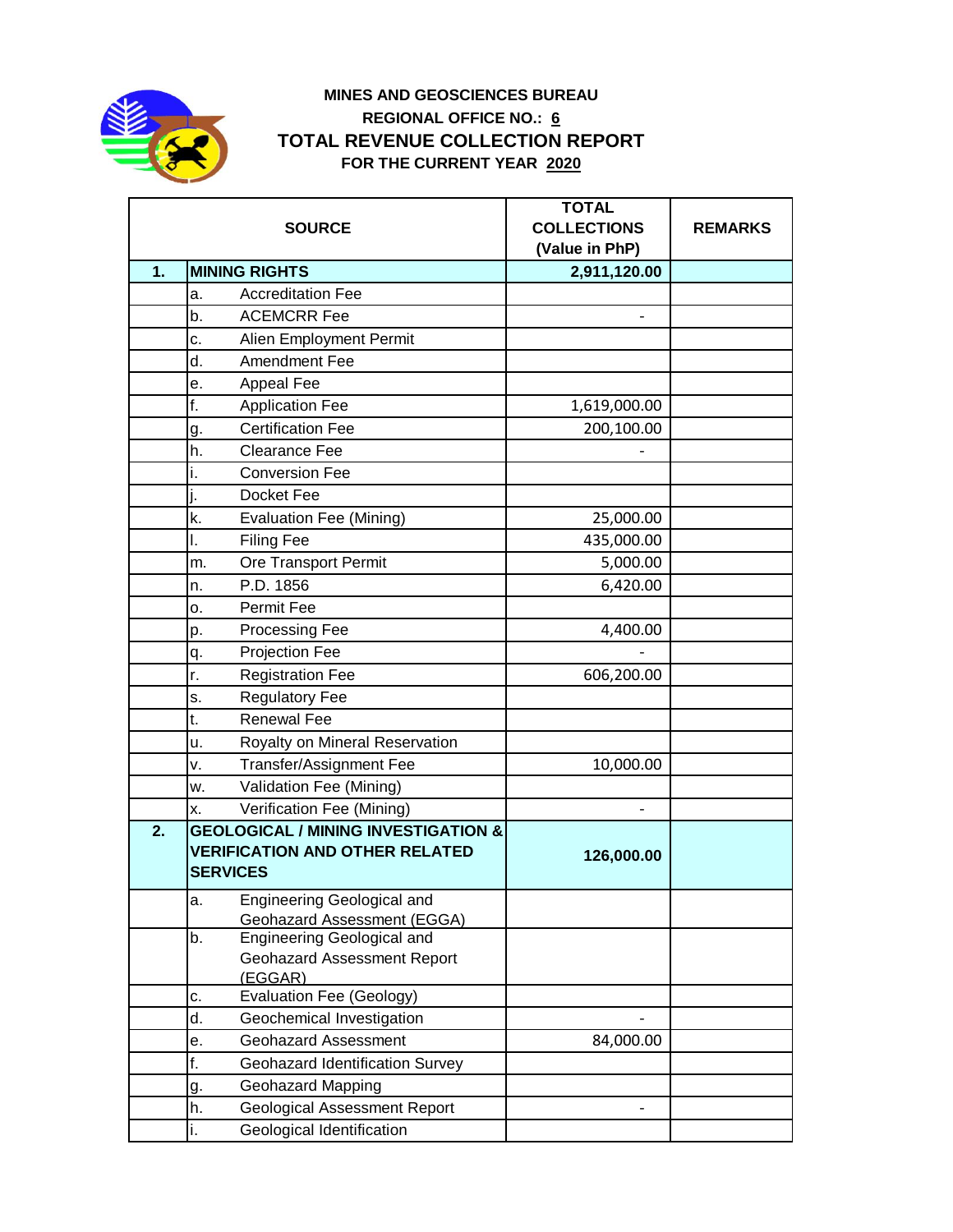| <b>SOURCE</b>                                                                   |                                                  | <b>TOTAL</b><br><b>COLLECTIONS</b>      | <b>REMARKS</b> |
|---------------------------------------------------------------------------------|--------------------------------------------------|-----------------------------------------|----------------|
|                                                                                 |                                                  | (Value in PhP)                          |                |
|                                                                                 | Geological Investigation<br>J.                   |                                         |                |
|                                                                                 | <b>Geological Review of EGGAR</b><br>k.          | 18,000.00                               |                |
|                                                                                 | Geological Site Scoping Report<br>ı.             |                                         |                |
|                                                                                 | <b>Geological Site Scoping Survey</b><br>m.      |                                         |                |
|                                                                                 | <b>Geological Site Verification</b><br>n.        |                                         |                |
|                                                                                 | <b>Geological Site Verification Report</b><br>о. |                                         |                |
|                                                                                 | Geophysical Investigation<br>p.                  |                                         |                |
|                                                                                 | <b>Inclusion Fee</b><br>q.                       |                                         |                |
|                                                                                 | <b>Inspection Fee</b><br>r.                      | 24,000.00                               |                |
|                                                                                 | Laboratory Analysis Fee<br>s.                    |                                         |                |
|                                                                                 | Rock Mechanics Lab. Services<br>t.               |                                         |                |
|                                                                                 | <b>Umpiring Fee</b><br>u.                        |                                         |                |
|                                                                                 | Validation Fee (Geology)<br>٧.                   |                                         |                |
|                                                                                 | Verification Fee (Geology)<br>w.                 |                                         |                |
| 3.                                                                              | <b>OTHERS</b>                                    | 1,027,323.00                            |                |
|                                                                                 | Certified Xerox Copy Fee<br>a.                   | 533.00                                  |                |
|                                                                                 | <b>Delivery Receipt</b><br>b.                    |                                         |                |
|                                                                                 | <b>Fines/Penalties</b><br>c.                     | 1,024,690.00                            |                |
|                                                                                 | d.<br>Fire Assays, Metallurgical Test and        |                                         |                |
|                                                                                 | <b>Chemical Analysis</b>                         |                                         |                |
|                                                                                 | Gold and Silver Assay<br>е.                      |                                         |                |
|                                                                                 | f.<br>Marine Geophysical and Geological          |                                         |                |
|                                                                                 | Investigation and Verification                   |                                         |                |
|                                                                                 | Petrological, Mineralogical,<br>g.               |                                         |                |
|                                                                                 | Geochronological and other Related               |                                         |                |
|                                                                                 | Services                                         |                                         |                |
|                                                                                 | Rental of Drilling Equipment and<br>h.           |                                         |                |
|                                                                                 | Accessories<br>Sales of Forms/Maps/Publications  |                                         |                |
|                                                                                 |                                                  | 500.00                                  |                |
|                                                                                 | Xerox Copy Fee                                   |                                         |                |
|                                                                                 | k.<br>Miscellaneous Income (Pls. Specify)        | 1,600.00                                |                |
| <b>SUB-TOTAL (ADMINISTRATIVE FEES &amp;</b><br><b>CHARGES COLLECTED BY MGB)</b> |                                                  | 4,064,443.00                            |                |
|                                                                                 | <b>PAYMENT TO LGUS</b>                           | <b>TOTAL PAYMENTS</b><br>(Value in PhP) | <b>REMARKS</b> |
| 1.                                                                              | <b>TAX REVENUE</b>                               |                                         |                |
|                                                                                 | <b>Business Tax</b><br>a.                        |                                         |                |
|                                                                                 | b.<br><b>Community Tax</b>                       |                                         |                |
|                                                                                 | Real Property Tax<br>c.                          |                                         |                |
|                                                                                 | d.<br>Quarry/Resource Tax                        |                                         |                |
|                                                                                 | Others (Pls. Specify)<br>е.                      |                                         |                |
| 2.                                                                              | <b>NON-TAX REVENUE (Other Fees &amp;</b>         |                                         |                |
|                                                                                 | <b>Charges Collected by LGUs)</b>                | 178,800.00                              |                |
|                                                                                 | <b>Application Fee</b><br>a.                     |                                         |                |
|                                                                                 |                                                  |                                         |                |